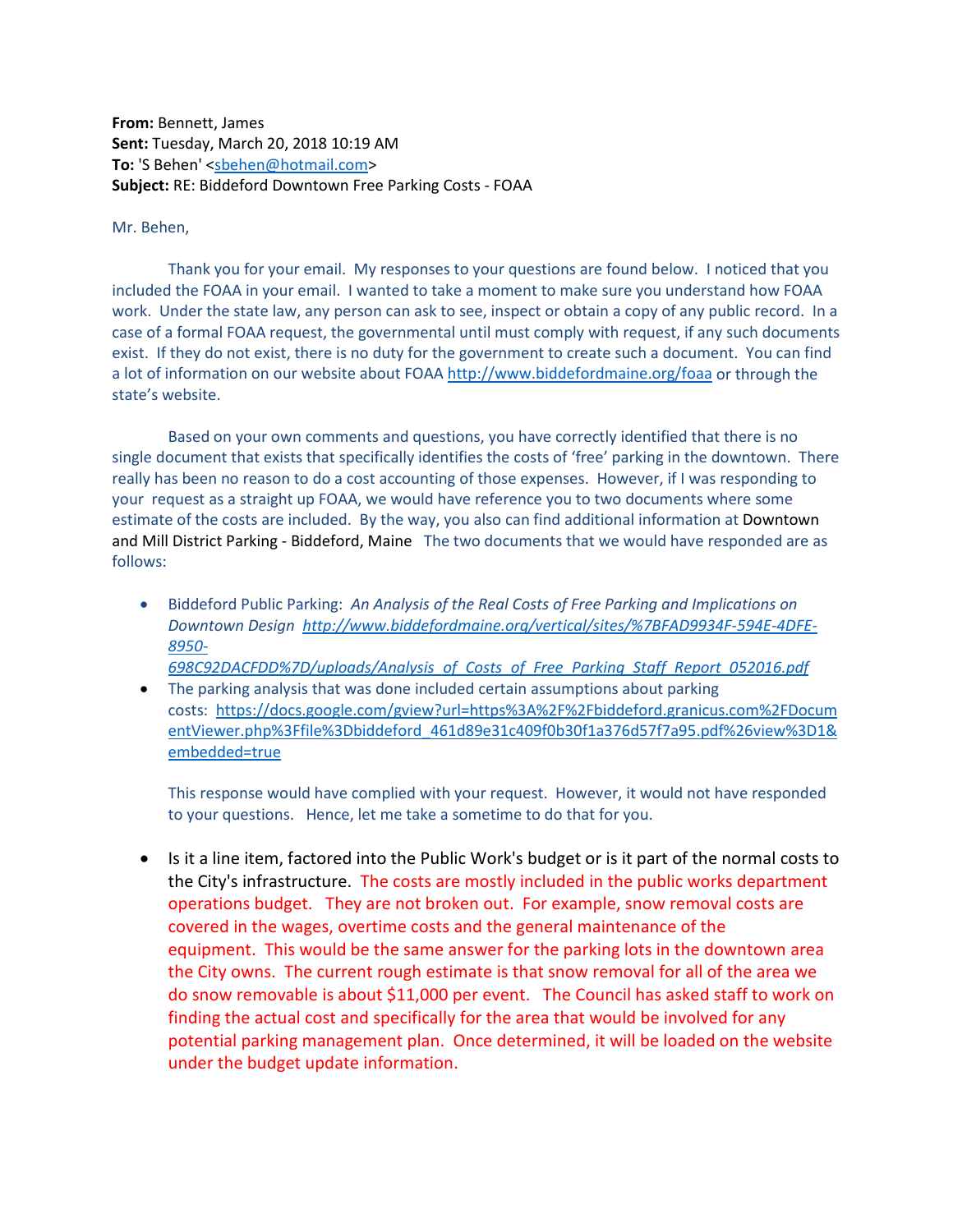- Which and where are these particular parking spaces the City Councilors were referring to in their statements? There is no specific set of parking spaces that the comment refers to. Generally, the downtown is the area that was identified, including the spots in the parking lots. In the development of the financial model, the assumption that were used to establish the amount of money the parking fund would need for all parking was:
	- o Annual maintenance cost per spot in garage: \$300; per spot in lots \$200; per spot on street \$100
	- o Annual sinking fund for the garage:\$50,000 and increasing after 2 years to \$75,000 and then to \$125,000 per year two years later
	- o Annual sinking fund for current lots: \$10,000

These costs were added to the financial modeling to make sure that there was indeed adequate monies being generated by the program to pay for future capital costs (in order to show that it truly would have not impact on the current property taxpayers). The numbers were taken from national industry standards.

- How are these costs determined? See above
- What is the total amount for the upkeep of these downtown parking locations? See above
- Are there other non free City parking locations? All public parking is free would few exceptions. Summer parking at the beach is a paid parking situation. Those funds are used to provide lifeguards and other costs associated with the beach. A small administrative fee (\$20,000) is also taking out annually to offset taxes. The *Loft at Saco Falls* also pays a monthly fee for all of their tenants to park on the former Maine Energy site. Those funds are currently used for the parking program (mostly to pay for the plowing of that lot).
- I am not sure what the difference is between downtown non free parking versus other city parking locations, such as, the parking on May or Lambert or Graham or Granite Streets. These streets do not have the same level of services that on street parking gets in the downtown. Snow removal in downtown usually happens within 48 hours. The only time snow removal is done in other areas is if the banks get too large and creates some sort of safety issue.
- What makes the downtown streets non free parking and these other locations different? The costs to maintain public parking is all paid for by the property taxpayers (with the exception of any paid parking as mentioned above). To that extent, there is no difference. However, it is the expected service levels that makes a difference.

I hope this answers your questions. Feel free to contact me if you have more.